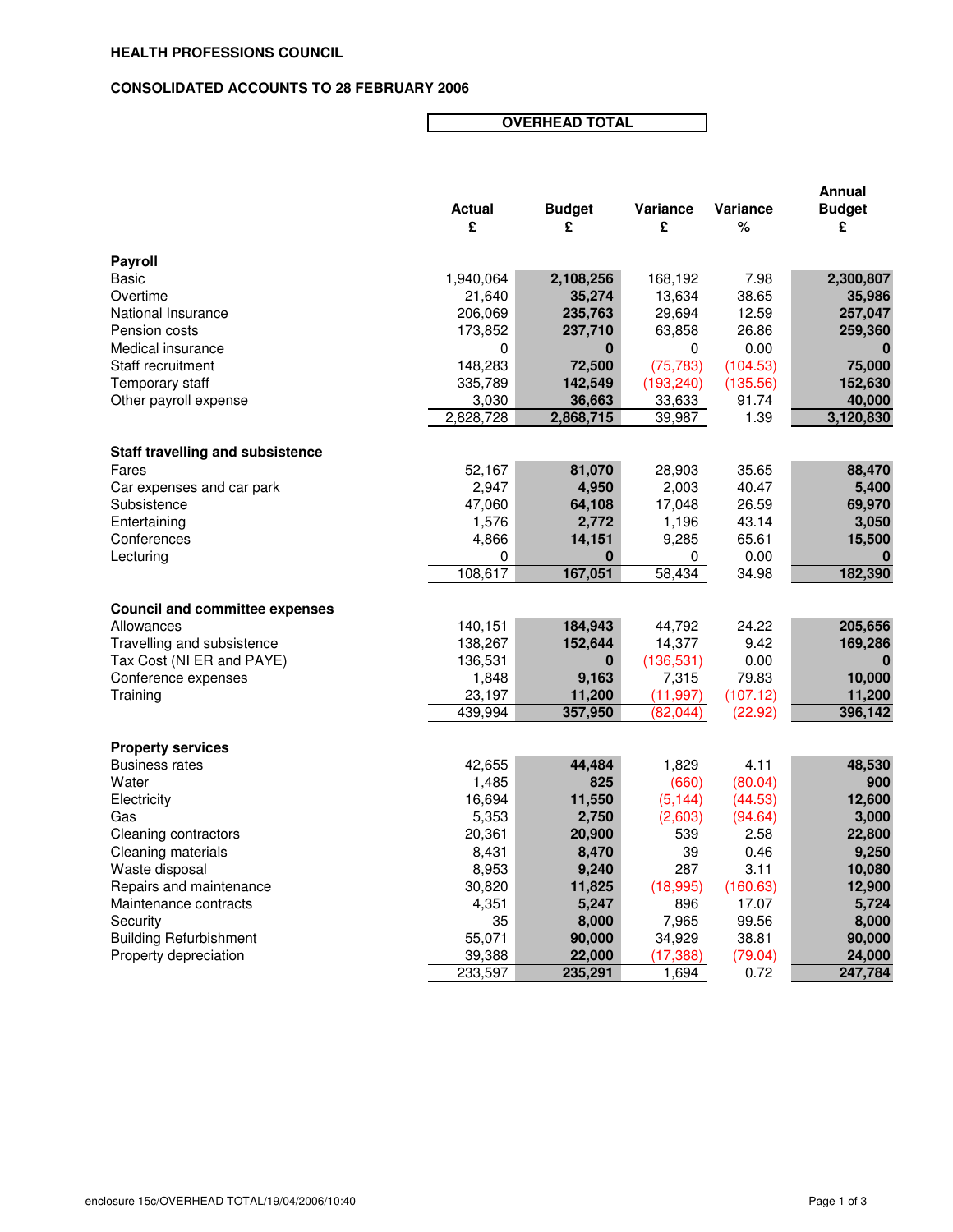**OVERHEAD TOTAL**

|                                                   | <b>Actual</b>   | <b>Budget</b>    | Variance        | Variance        | Annual<br><b>Budget</b> |
|---------------------------------------------------|-----------------|------------------|-----------------|-----------------|-------------------------|
|                                                   | £               | £                | £               | ℅               | £                       |
| <b>Office services</b>                            |                 |                  |                 |                 |                         |
| Printing and stationery                           | 418,262         | 415,382          | (2,880)         | (0.69)          | 446,892                 |
| Photocopying                                      | 3,433           | 6,600            | 3,167           | 47.98           | 7,200                   |
| Microfilming                                      | 392             | 396              | 4               | 1.09            | 432                     |
| Postage                                           | 181,332         | 233,612          | 52,280          | 22.38           | 260,000                 |
| Telephone                                         | 27,236          | 31,696           | 4,460           | 14.07           | 34,908                  |
| Telephone system maintenance<br>Mobile telephone  | 0<br>8,360      | 0<br>5,093       | 0<br>(3,267)    | 0.00<br>(64.14) | 5,580                   |
| Fax                                               | 577             | 1,595            | 1,018           | 63.84           | 1,750                   |
| Couriers                                          | 4,606           | 4,807            | 201             | 4.17            | 5,250                   |
| Office equipment $<$ £1000                        | 21,691          | 27,720           | 6,029           | 21.75           | 30,250                  |
| Office equipment rental                           | 10,060          | 3,201            | (6, 859)        | (214.27)        | 3,500                   |
| Staff catering                                    | 8,861           | 13,244           | 4,383           | 33.09           | 14,450                  |
| Other office services                             | 20,959          | 10,351           | (10,608)        | (102.48)        | 11,295                  |
| Room Hire                                         | 19,835          | 36,028           | 16,193          | 44.95           | 39,250                  |
| Depreciation of office equipment                  | 76,951          | 82,500           | 5,549           | 6.73            | 90,000                  |
|                                                   | 802,554         | 872,225          | 69,671          | 7.99            | 950,757                 |
|                                                   |                 |                  |                 |                 |                         |
| <b>Computer services</b>                          |                 |                  |                 |                 |                         |
| Hardware $<$ £1000                                | 8,802           | 9,713            | 911             | 9.37            | 10,600                  |
| Hardware maintenance                              | 5,508           | 7,601            | 2,093           | 27.54           | 8,300                   |
| Software Systems                                  | 206,024         | 303,663          | 97,639          | 32.15           | 304,500                 |
| Software licenses                                 | 45,545          | 54,164           | 8,619           | 15.91           | 59,060                  |
| Systems support                                   | 66,268          | 57,321           | (8,947)         | (15.61)         | 62,532                  |
| Internet maintenance                              | 57,300          | 21,340           | (35,960)        | (168.51)        | 23,280                  |
| Computer media and sundries                       | 9,345<br>54,708 | 13,750<br>66,891 | 4,405           | 32.03<br>18.21  | 15,000<br>72,983        |
| Disaster contingency plan<br>Computer training    | 16,374          | 18,832           | 12,183<br>2,458 | 13.05           | 20,550                  |
| Other computer services costs                     | 6,310           | 7,326            | 1,016           | 13.86           | 8,000                   |
| IT Security - Backup Offsite etc                  | 1,759           | 0                | (1,759)         | 0.00            | 0                       |
| IT Hardware Disposals                             | 0               | $\bf{0}$         | 0               | 0.00            |                         |
| Hardware depreciation                             | 501,430         | 528,000          | 26,570          | 5.03            | 576,000                 |
|                                                   | 979,372         | 1,088,601        | 109,229         | 10.03           | 1,160,805               |
| <b>Communications</b>                             |                 |                  |                 |                 |                         |
| Advertising                                       | 210,438         | 222,000          | 11,562          | 5.21            | 225,000                 |
| Annual Reports (Design, Distribute)               | 3,738           | 19,000           | 15,262          | 80.33           | 19,000                  |
| Brochures (Design, Distribute)                    | 13,364          | 26,917           | 13,553          | 50.35           | 29,375                  |
| <b>HPC Consultation Events</b>                    | 0               | 17,776           | 17,776          | 100.00          | 20,000                  |
| <b>Grandparenting Communications</b>              | 523             | 5,000            | 4,477           | 89.53           | 5,000                   |
| <b>Listening Events</b>                           | 30,340          | 28,200           | (2, 140)        | (7.59)          | 28,200                  |
| Lobbying                                          | 33,425          | 64,776           | 31,351          | 48.40           | 68,750                  |
| <b>PR Advisors</b>                                | 37,935          | 35,288           | (2,647)         | (7.50)          | 38,500                  |
| Market Research                                   | 69,266          | 58,750           | (10, 516)       | (17.90)         | 58,750                  |
| Registrant Comms & Internal                       | 9,043           | 32,307           | 23,264<br>6,177 | 72.01           | 35,250                  |
| Translations<br><b>Stakeholder Communications</b> | 280<br>284      | 6,457            | 18,042          | 95.66<br>98.45  | 7,050                   |
| Standards of Proficiency (Design, Prod, Dist)     | 0               | 18,326<br>18,150 | 18,150          | 100.00          | 20,000<br>19,800        |
| Web Site Design                                   | 18,749          | 26,700           | 7,951           | 29.78           | 29,375                  |
| <b>Annual Conference</b>                          | 304             | 0                | (304)           | 0.00            |                         |
| Marketing & Promotions                            | 1,898           | 11,000           | 9,102           | 82.75           | 12,000                  |
| Conference Attendance                             | 13,022          | 9,163            | (3,859)         | (42.11)         | 10,000                  |
| General Events (Internal & External)              | 23,992          | 28,000           | 4,008           | 14.31           | 28,000                  |
| Media Relations - Press Event Launch              | 849             | 0                | (849)           | 0.00            | 0                       |
| Welsh Language Scheme                             | 0               | 13,750           | 13,750          | 100.00          | 15,000                  |
|                                                   | 467,450         | 641,560          | 174,110         | 27.14           | 669,050                 |